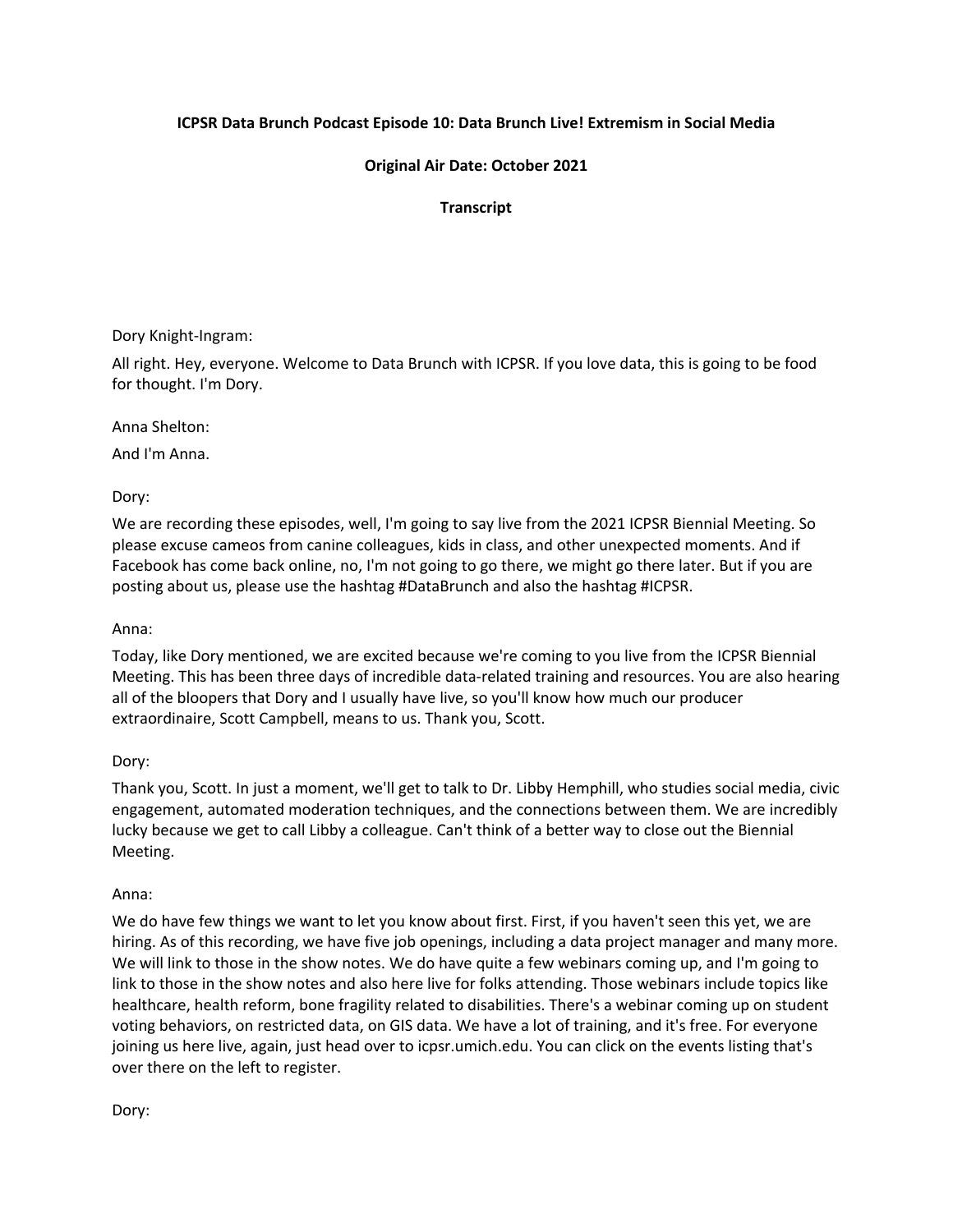Thanks, Anna. As you know by now, we have a constant stream of new resources, and they're not all related to extremism and social media. For example, our newest current events in the bib, AKA the bibliography, shows how exposing students to a political science class in community college helps create an informed electorate. Frank Fernandez recently published an article in Educational Research called Turnout For What? Do Colleges Prepare Informed Voters?, which uses the community college civic outcome survey found at ICPSR.

## Anna:

And now I have that song stuck in my head. I don't know if we're allowed to use that song for copyright reasons, but you know I'm all singing it. If you are interested in digging into data related to extremism and social media and that's what brought you here, we have a new study for you. This study is called The Role of Social Networks in the Evolution of Al Qaeda Inspired Violent Extremism in the United States. It's from 1990 to 2014, and the purpose of this research is to address the question, how do foreign terrorist organizations mobilize Americans to carry out attacks on their behalf? There's very interesting data available there, so we will link to that right now in the chat and also in the show notes.

#### Dory:

Thank you, Anna. And without further ado, we would like to introduce you to our guest for today, Libby Hemphill.

## Libby Hemphill:

Hi. Thanks for the virtual claps. Those feel pretty awesome. Thanks for having me.

#### Dory:

So Libby directs the Resource... Sorry. This will be a blooper where I stop and say what I'm saying again in our normal workflow. So Libby directs the Resource Center for Minority Data at ICPSR and holds a joint appointment as an associate professor in the University of Michigan School of Information. She studies politicians, nonprofit organizations, and television fans to understand how people use social media to organize, discuss, and enact social change. She also developed automated mechanisms for moderating and classifying content in social media in order to reduce toxicity in online conversations.

#### Anna:

And just as a reminder, this is a live taping of this podcast, so our attendees who are here with us, you are welcome to type in questions at any time. There's a Q&A button down at the bottom of your window. We will get to as many of those questions as we can.

#### Dory:

So, Libby, first, congratulations on being a co-recipient of the University of Michigan School of Information award for outstanding conduct in instruction, leadership, and community-engaged research.

Anna:

Woo-hoo! Well-deserved.

Libby: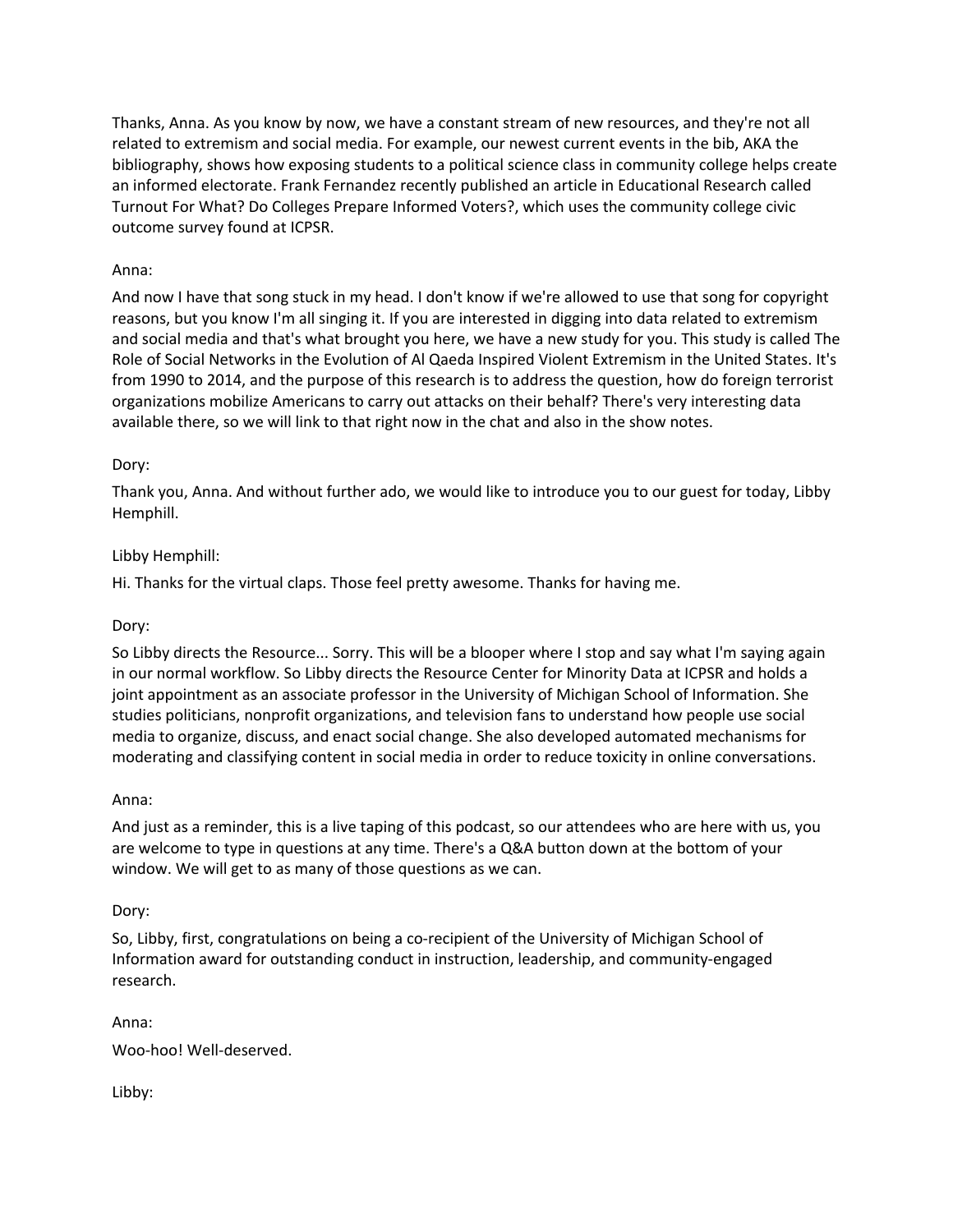#### Thank you.

#### Dory:

So in the School of Information's news release about the reward, you were praised for acquiring data sets and developing materials, tools, and research data about historically marginalized populations, appropriately accessible and reusable. That'll be a great lead-in to the first question that we usually ask our Data Brunch guests, and it's that we love to see the stories behind the data. So what makes your research a great story?

## Libby:

Oh, wow. Well, I think there are a couple of different stories that we can tell from my research. The award from UMSI is actually... The way I read it is that it's an award for doing the work that I get to do at ICPSR, where it's for everything we do at RCMD, which is the Research Center for Minority Data, where we've had some big successes in the last couple of years on expanding our collections to include gender identity minorities and sexual orientation minorities and then to shore up other collections with racial, ethnic, and religious minorities as well. So that's my administrative role. In my research role, the one that I think we're going to focus on today is that I study white supremacy online and ways that we can use human AI moderation techniques, where AI means artificial intelligence, which is a pretty broad term for anything computers can do to help out, is how I'll use it today, so how we can use human AI collaborations to try to address some of the problems of white supremacy online, especially white supremacists' speech specifically.

Dory:

Thank you.

Libby: Mm-hmm (affirmative).

Dory:

So can you talk about your research into using machine learning technology to moderate hate speech and how that can help social media companies adapt to the spread of hate speech on their platforms?

Libby:

Sure. So part of what I do, I consider myself a computational social scientist, so that means I'm a social scientist who uses computational methods. In this case, when I'm studying extremism online... And I'm going to say extremism and not hate speech in part because I think that hate speech is a triggering word for lots of different sides, where it's contentious, I think would be even a more accurate description, that what counts as hateful is not universal. Then, if we're talking about hate speech, we often end up in a fight about what counts rather than what can we do about it, where if we use a moniker like extremism, that gets us into more behaviors than just speech and gets us away from some of these definitional distractions that get us to only look at what is overtly hateful.

# Libby:

So what do I do? What I want to try to understand is whether or not we can suggest ways that platforms could do a better job of following and enforcing their own rules about extremism and hateful speech on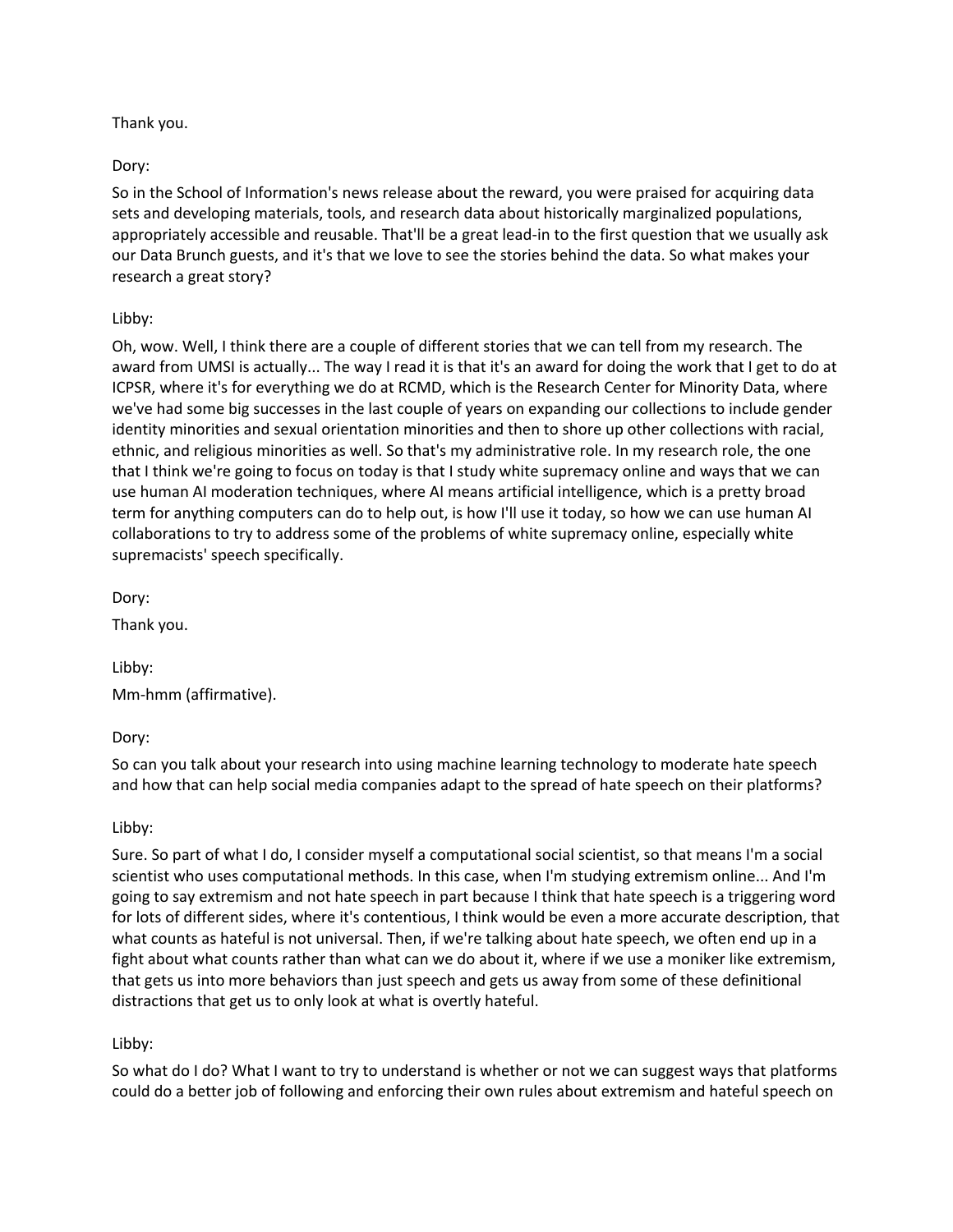their platforms. I'm assuming that platforms have policies against hateful and extreme speech, which the mainstream platforms like Facebook, Twitter, Reddit, Pinterest, they do. So we're going to set aside should they. They do. They have them. How do we make sure that they are enforced and that the standards are upheld? One of the first things we have to be able to do is to identify the speech that's not allowed or the activity or behavior that's not allowed anyway. So we have a detection problem, and then we have a mitigation problem. Assuming that we can find it, we need to know what should we do, and I do research at each of those stages. So at the detection stage, how do we know what's problematic, and at mitigation, assuming that we can identify something that's problematic, what can we do about it?

#### Libby:

At the detection stage, I'm interested in ways that we can use the expertise of marginalized populations to identify problematic behaviors online. Traditionally, machine learning uses a crowd, and I'm using air quotes. The people who are watching can see me, but you can't hear my air quotes in the podcast. I'm learning, through some experiments on Mechanical Turk, a crowd is overwhelmingly white and male, and you will not be surprised to find that what white men think is hateful is not the same as what those more personally impacted by hateful speech find as hateful. So when we use that narrow definition of what's bad to train computational models, we miss a lot of things that are really hurtful. Everything from microaggressions to overt misogyny or racism get missed if we only have one set of labelers.

## Libby:

So in the detection, we work on both expanding the role of annotation, so human annotation, in telling us what is problematic so that we have better data to feed into machine algorithms to teach them to recognize lots of different kinds of potentially problematic behaviors. But in order to overcome what might be a greedy or over-reactive or overly sensitive system, we bring the humans back in, and we say, "Hey, the machines think this might be a problem. Can you take a look at the context and see if it is?" Some examples of where context might matter, there's often languages that groups use to talk within the group. I'm a queer person. I say queer. I say queer to other queers. That might be okay. But it's not okay for straight people to use potentially derogatory labels for queer people when they talk about me, even if it's okay for me to use them about myself.

# Libby:

So we can't look at just the speech. We have to be able to look at the context of the speech, and the context is what humans are good at it, and the speech itself are what machines are good at it. So when they work together, we can do a better job of understanding is this particular exchange or behavior in keeping with the values of this place or is it not, and that's what we can do for detection. I feel like I'm rambling, so I'll pause there because I see there's been some chat that maybe I can check in on questions about. But I can also talk about the mitigation piece.

# Anna:

Yeah, no, it's fascinating. I want you to just keep rolling because it's all... What I feel like is happening is I keep getting questions and then I get more questions. So one thing that you've brought up for me is all of this conversation you're talking about is happening on these social media platforms, which are private by nature. Do those social media platforms, do the private social media platforms, have a responsibility to the public?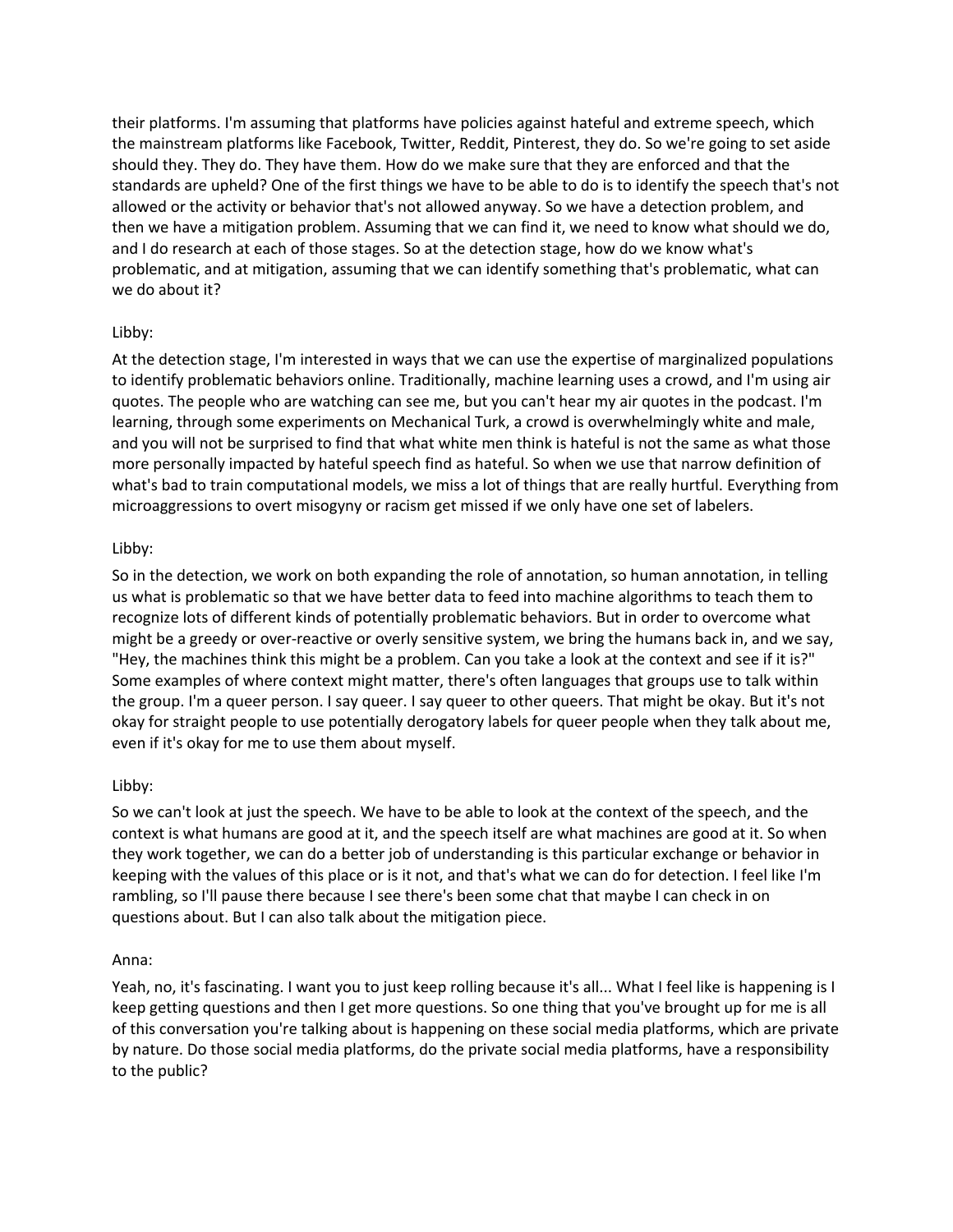#### Libby:

Yes, they do. They're actually public companies that are privately-owned. There are varying levels of private behavior that can occur on these platforms, but I have no problem saying that privately-owned companies have public responsibilities and publicly-owned companies have even more. So some of those are about what do private businesses own citizens under a system of capitalism, but some of them are also ethical concerns about when you occupy a space like Facebook or Twitter does in the world of public discourse, what moral requirements do you have. I think that they do have moral requirements to the public and that they haven't been keeping them.

#### Dory:

Thank you. Thank you so much.

Libby:

Sure.

## Dory:

I'm still wrapping my mind around what you said earlier when you said that what a white supremacist thinks is harmful is not necessarily what someone who's affected by their work is harmful. I mean, mindblowing. I'm sorry. I think I'm going to be chewing on that all day. Yeah.

## Libby:

I mean, I think that this relates some to... There's a question in the Q&A about extreme and whether or not there's a shared definition of extreme. So there's a statistical definition of extreme. We can use the statistical definition to tell us how far out of the norm is a particular behavior, and if it's really far out of the norm, then it's extreme. So that's one way to do it. Whether that counts as, quote, political extreme or, quote, cultural or social extremism is different. But, statistically, there is an extreme.

#### Libby:

To Dory's question about the people who are doing harm or speaking and doing harm and those who might experience it differently, I think the... Oh, I want to look up what the name of the book is. I'm going to tell a story in just a second about how I learned to pay attention to this, and it was in my own personal anti-racism growth that I was like, "Oh, this is a thing that I did not recognize." So let me look up what the name of the book is. But, yeah, the idea that the people who are harmed, that you may not... So white supremacists often are not worried about whether or not they're hurting someone else's feelings, but all of us are so deeply soaked in... Well, all of us in the US are so deeply soaked in this white supremacist culture that we might be doing harm and not even notice. So we may not recognize the racist undertones or histories of common sayings or things that seem innocuous but are not really.

#### Libby:

I'll give two examples of anti-Semitism specifically, in part because I think among... White supremacists care a lot about race, but they have racialized Jews and Muslims also that are not races necessarily but they are cultural and religious monikers as well. From anti-Semitism, when President Trump came to Michigan to speak at the Ford plant... I don't even remember how many years ago this was. But he referred to the workers at Ford as... Or was he talking about the workers at Ford? In his remarks at Ford, he used the phrase good bloodlines to talk about Southeast Michigan and Ford workers, et cetera.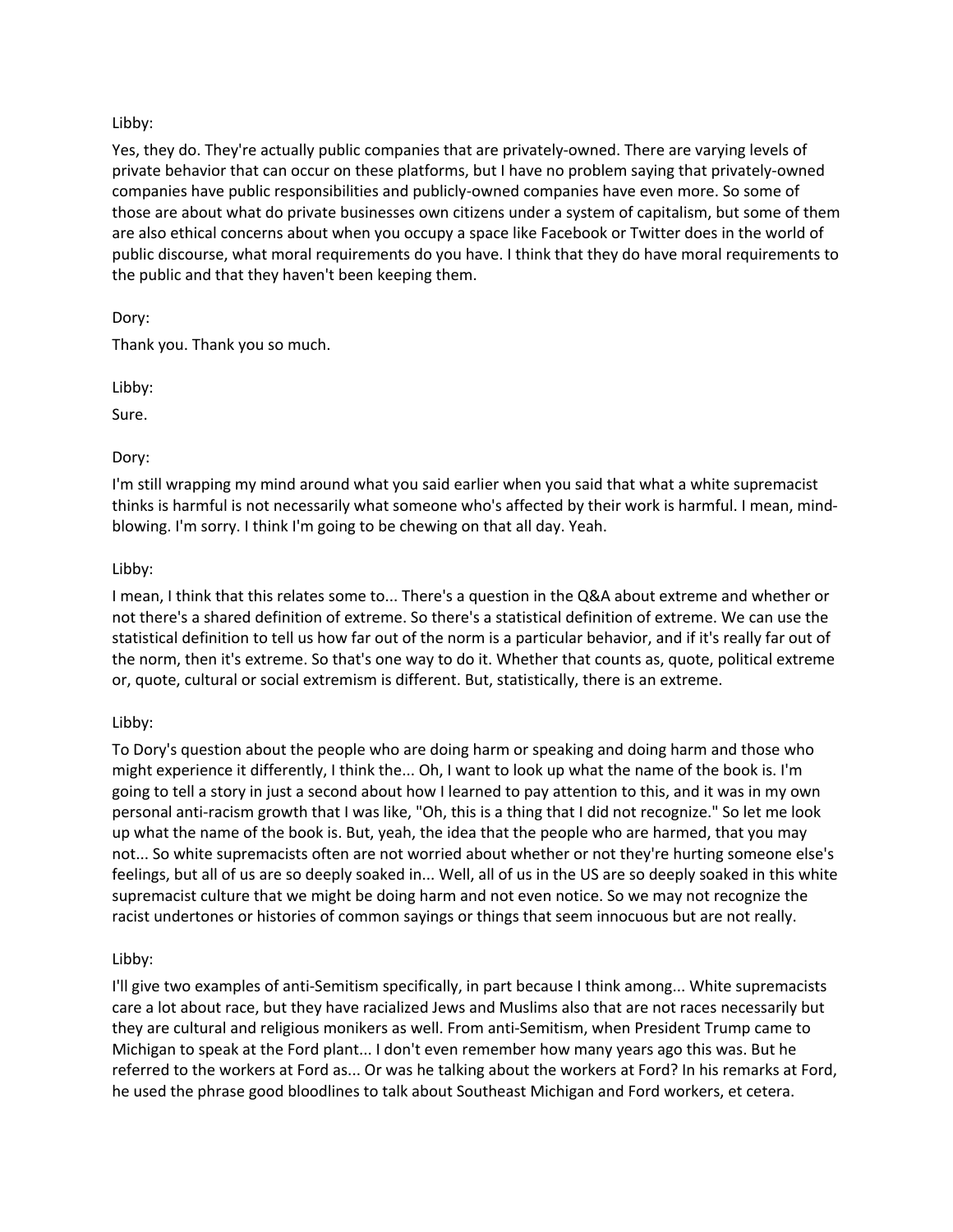Without any context, you're like, "Okay, bloodlines. He must mean we're good workers and always have been."

#### Libby:

In the context of Ford, where if you're paying attention to anti-Semitism and the history in the US, you know that Henry Ford was a devout anti-Semitic speaker and writer, so you have Ford and his legacy of anti-Semitism, and then you have the essentialism of white supremacy that is about our genetic bloodlines and what they mean, and then you have a US president speaking in this historically anti-Semitic place saying this historically anti-Semitic phrase and then being able to say, "But that's not what I meant." But that's not what Jews heard, so the context of where the speech is occurring and who says it and what historical references are embedded in it matter, and you can't just show up at Henry Ford's place talking about good bloodlines and not expect somebody to push back and say, "That's pretty anti-Semitic." So that's one of the examples. You say, "Well, but it was innocuous," and on one level it might be, but, also, it brings with it a set of hateful baggage that we have to acknowledge if we're trying to be inclusive and respectful.

## Dory:

We have some questions rolling in. Let's see. I'll take one from our participants. Here's one that asks, "Are machines able to detect sarcasm, and do your human crowds ever find that sarcasm can be offensive?"

## Libby:

So, yes, machines can detect sarcasm, but not very well. And do humans find them offensive? Absolutely. So this question looks like it's, maybe I'm not supposed to say names out loud on the podcast, but from a participant. You know who I'm talking to because you're listening. So, yeah, machines are getting a little bit better at sarcasm, but this is actually one of the challenges for platforms, is that in all of their terms of service, they carve out an exception for humor, satire, parody, et cetera. When people make mistakes about stuff that they've posted, whether they knew it or not, they're often like, "Oh, I was just trying to be funny," and sometimes funny hurts anyway, and then we need to look at whether the benefit of the funny outweighs the pain of the hurt or the cost of the hurt.

#### Libby:

Often, the way that I would look at this is that sarcasm that punches up is probably fine and sarcasm that punches down is just unnecessary. If you're familiar with the punching up and punching down, it's about looking at who has power in a particular situation. When you're criticizing somebody who is more powerful, that is a speech act that I'm willing to protect, where someone who is in power punching down or hurting people who have less power is a speech act that, while I recognize it as important under First Amendment law in the US, I don't find it as important to protect in other private spaces. I don't want the government making a rule about that, but I'm totally fine with my immediate community saying, "We don't punch down here."

#### Anna:

I'm wondering, can we go back just a little bit? And this is me showing my own lack of knowledge. Can we talk a little bit about... So I know that social media data is notoriously hard to crunch, hard to get access to. Can you talk a little bit about what data are you actually looking at and how does that... Can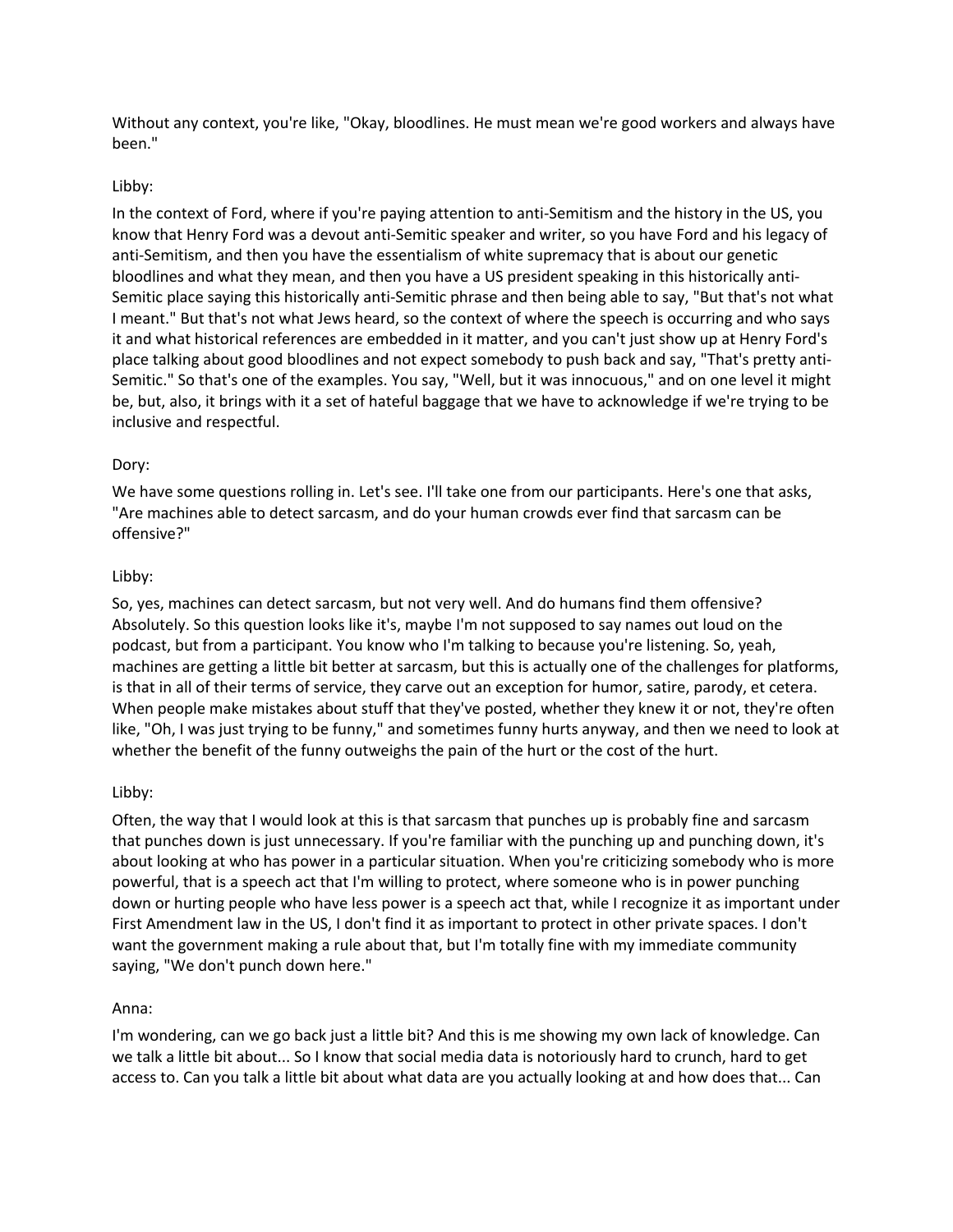you just talk about the data package itself? That's not the right word, but can you help me phrase this better?

#### Libby:

Sure. We could talk a little bit about what is in social media data and why is it hard to work with. When I'm talking about social media data, I'm thinking of the content the users have posted to social platforms, where platforms are places that exist to host user-generated content. That used to be a much narrower space. Now, it's so big, it's everything from Facebook to Reddit to Parler to Substack. But I'm focused on places like Facebook or Twitter, where there are potential for following relationships and for commenting on each other's content relationships.

## Libby:

For a report that I did with the Anti-Defamation League Center on Technology and Society, I pulled all of the comments that have been posted to Stormfront, which is the most successful white nationalist discussion board on the Internet, their term for themselves is white nationalist, I'm not assigning a term to them, and then from Twitter users who, in their bio or in their tweets themselves, claim an affiliation with the, quote, alt-right and then all of Reddit. So I used Reddit as sort of the Internet baseline and then Twitter alt-righters as a sort of extreme in a public space and then Stormfront as extreme in a niche space because Stormfront is public but you and I are probably not going to comment there. I'm assuming, yeah, that you're probably not going to comment there. So what that data looks like. There are a couple of different ways to look at the data. Technically, if you're reading your Twitter feed or your Facebook feed or your Reddit, the homepage, or looking at the Stormfront boards, you're looking at data. You're just looking at it in the presentation layer that they have defined.

#### Libby:

Usually, when I'm looking at data, it comes in JSON, which is the JavaScript Object Notation, where it's a structured format that is represented in plain text but has key value pairs that can be nested, and I'm pulling them from the APIs that platforms provide, where API is essentially the way that computers talk to each other. So there's a set of queries that I can make, and I get a set of results back, and those results are in JSON. Then we put the JSON through some Python or R scripts to try to pull out what we're interested in. For me, it's usually the text and the date because I'm looking at language over time. I'm not particularly interested in individual users but rather the overall language that gets used and over time. Then we represent it in a table, just like a survey, just totally different data but same format. Does that help, Anna?

#### Anna:

Yeah, that does. For anybody who's following along, is there a website you can shout out real quick that somebody might go to, to see some of the stuff that you're talking about as they're listening?

Libby:

Maybe.

Anna: Just to really throw you on the spot.

Libby: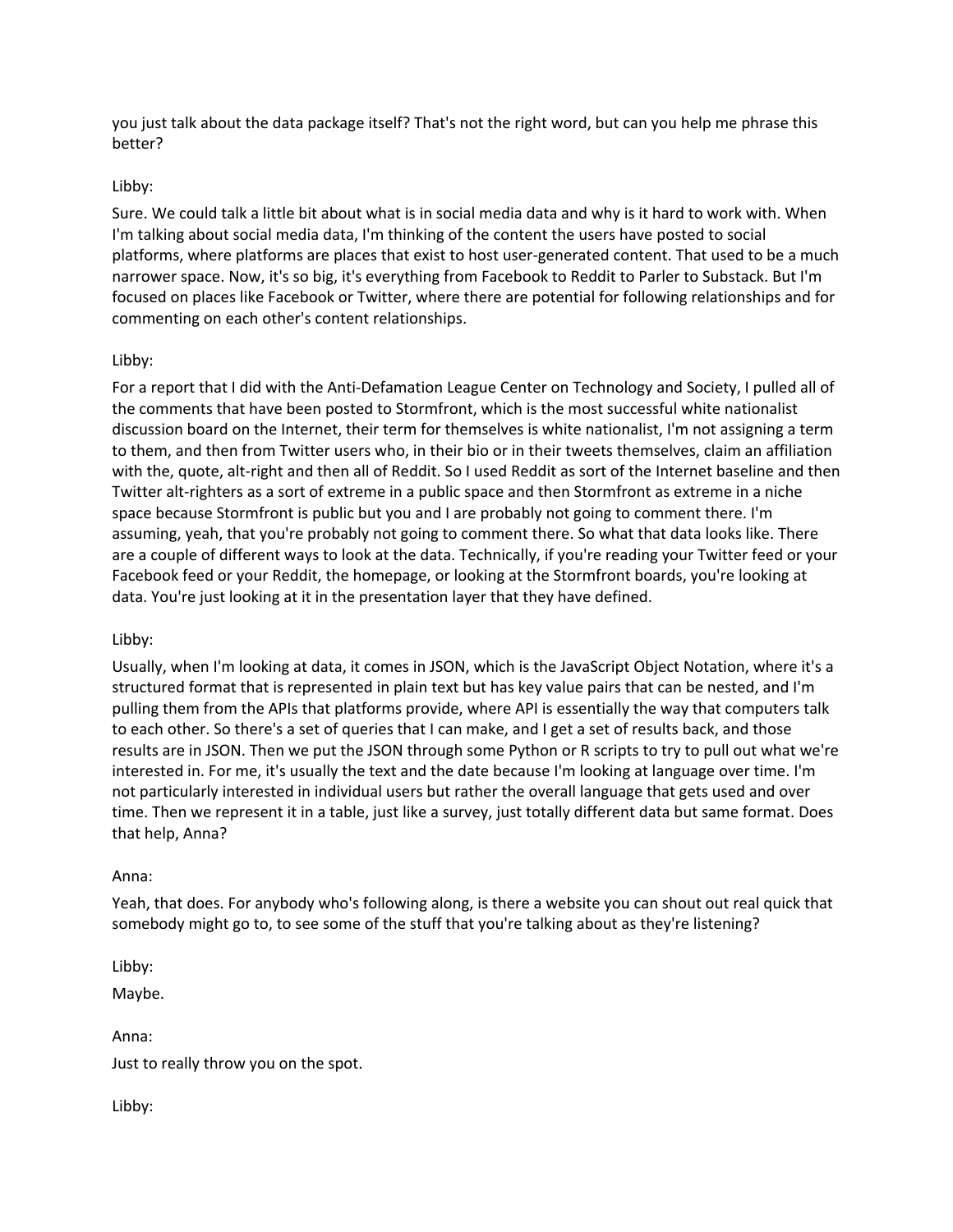You mean to look at raw data or to look at...

Anna:

Maybe a report or something like that.

# Libby:

Maybe. Social media researchers don't often talk about their data, in part because we might get in trouble. So I don't have one off the top of my head, but I'll get you one to put in your show notes.

# Anna:

Okay. Cool. That's perfect. And maybe this is a good spot to mention that going to someplace like ICPSR to get the raw data... Obviously, you all, who are here, know about that, but something like the Resource Center for Minority Data, which is part of ICPSR, is a really valuable place to be able to find data that would be useful here. Then hopefully for other folks like me who are not as good at the raw data but could definitely use some of that data that has been packaged and reported out, we'll get that to you in the show notes.

## Libby:

Okay. I did put one example of a study at ICPSR, the #MeToo dataset from some researchers at Northeastern University. They were studying #MeToo, the hashtag, on Twitter for about a week in 2017. But if you use that data, you'll see a bunch of the challenges that we have in archiving and sharing social media data, that Twitter's terms of service, which are the rules that Twitter sets for using its platform, prohibit us from sharing tweets with one another. So what the team at Northeastern did was share the tweet IDs so you can look up each individual tweet at Twitter or through the Twitter API. But we're not actually allowed, under Twitter's rules, to share the data. So we can share metadata but not data itself.

Dory:

Let's see if you answered this question with what you just said about Twitter.

Libby:

Okay.

Dory:

Has the change in Twitter policy on research data that kind of snuck in mid-2020... Is it now possible to do more with archiving Twitter data and research sets? Has it given you more access?

# Libby:

I love that you think it snuck in. Among academics who study Twitter, it was like, "Oh my God, now we have access." But it didn't actually change the rules. So the only thing that changed is that we can get more data than we used to be able to while still following Twitter's rule. The prohibition on sharing still exists. You can listen to other talks that I have given about this to get a sense about how I feel about terms of service and whether or not I have any moral or legal requirement to follow them. Google that. The answer is shorter than you think.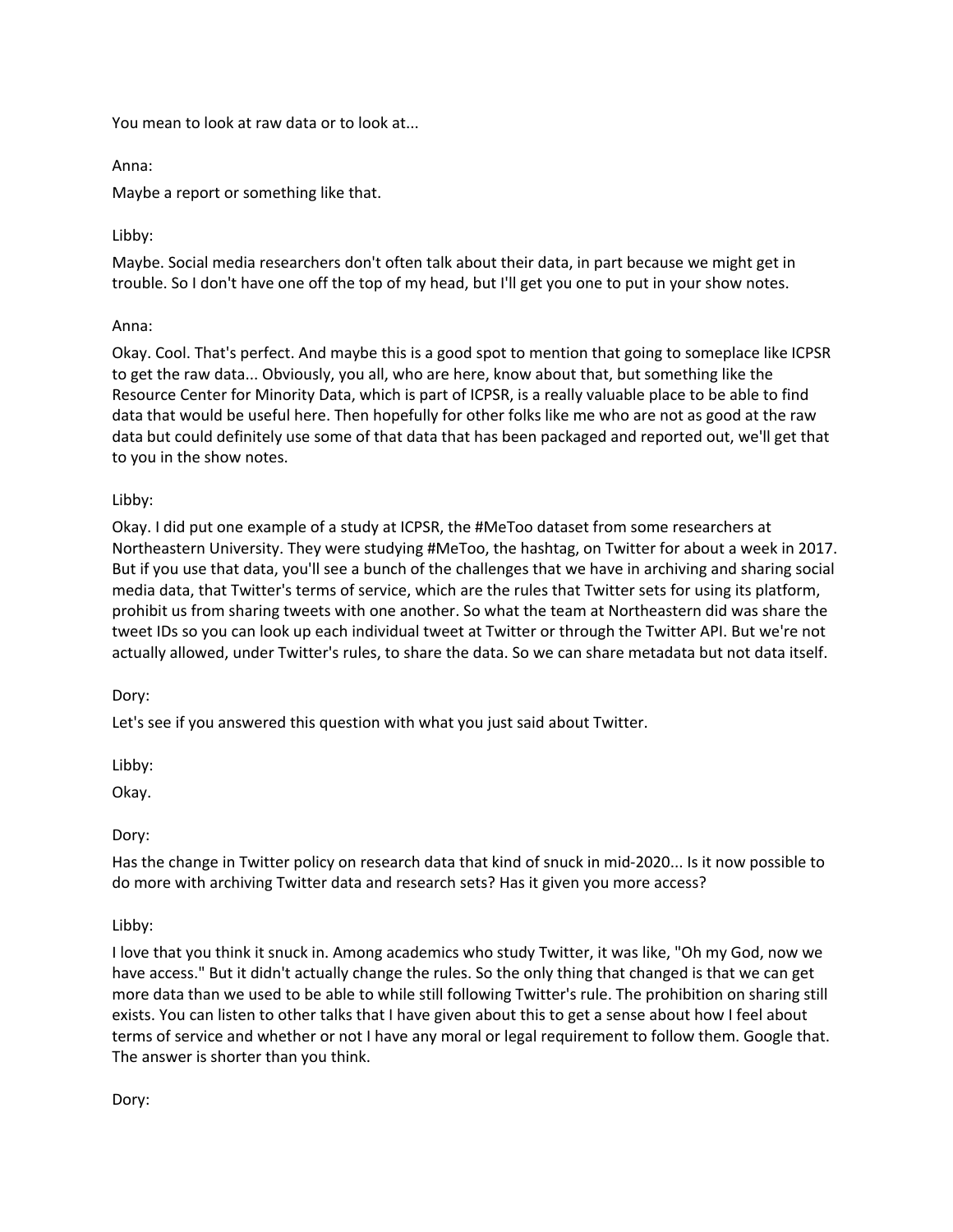We will link those, too. We'll try to get all this good stuff in the show notes.

Libby:

There are things I probably shouldn't say on the ICPSR podcast, but I've been public about it somewhere else.

## Dory:

All right. Let Scott know.

Libby:

Okay.

# Dory:

All right. Let's see. Let's take another one from our participants. I'm trying to see. Why is it so impossible for people to apologize for the harm, even if it came unintentionally or out of ignorance?

## Libby:

I love this question, in part because we... So I mentioned I would talk about mitigation, so I'm going to tell a long story about a mitigation setting to answer your question about apology and harm. We did an experiment on Reddit where we used a human/AI combination, such that every time somebody personally insulted someone else on Reddit, so a very narrow subset of unacceptable behaviors, where when somebody personally insulted somebody on Reddit, either a human or a bot would respond with one of... I think we have six different strategies for deescalating that conversation, where we use things like a humorous meme or a confronting, "Hey, man, that's not how we act here," or we say, "Oh, I'm sorry, this looks like there's some confusion." Of all of the things that we tried, only apologizing mattered. All of the other ways that we tried to deescalate, they didn't make anything worse, but they didn't make anything better, except for apologies.

# Libby:

An apology, in order to be effective, doesn't even have to come from the person who did the harm, that it can be effective at reducing the rate of personal insults even if a third party says, "Hey, I'm sorry that that happened to you. I'm sorry that this occurred in our space." So apologies are really useful because they do acknowledge that someone hurt, and it doesn't actually matter whether we meant to hurt someone or if we didn't, that they still feel hurt and so it's important for us to apologize. The question that was asked is why is that so hard? Well, in order to acknowledge that someone else is hurt, almost always, like if somebody stubs their toe... This isn't true, but usually it means that someone else messed up, and it's hard to say, "I messed up," or, "My friend messed up."

# Libby:

I'm also a parent of a young child, and a lot of what I study in moderation and content moderation is just like parenting, that you have to be able to say, "I messed up," and to acknowledge that everybody's working on something and everybody messes up sometimes and that it still matters that we say, "I'm sorry that I hurt you, I will try not to do that again in the future," and that there are actually these two parts to apologies, so the recognizing that harm occurred and taking ownership of that harm but then also an effort to repair, and this comes from... Restorative justice framework is the legal framework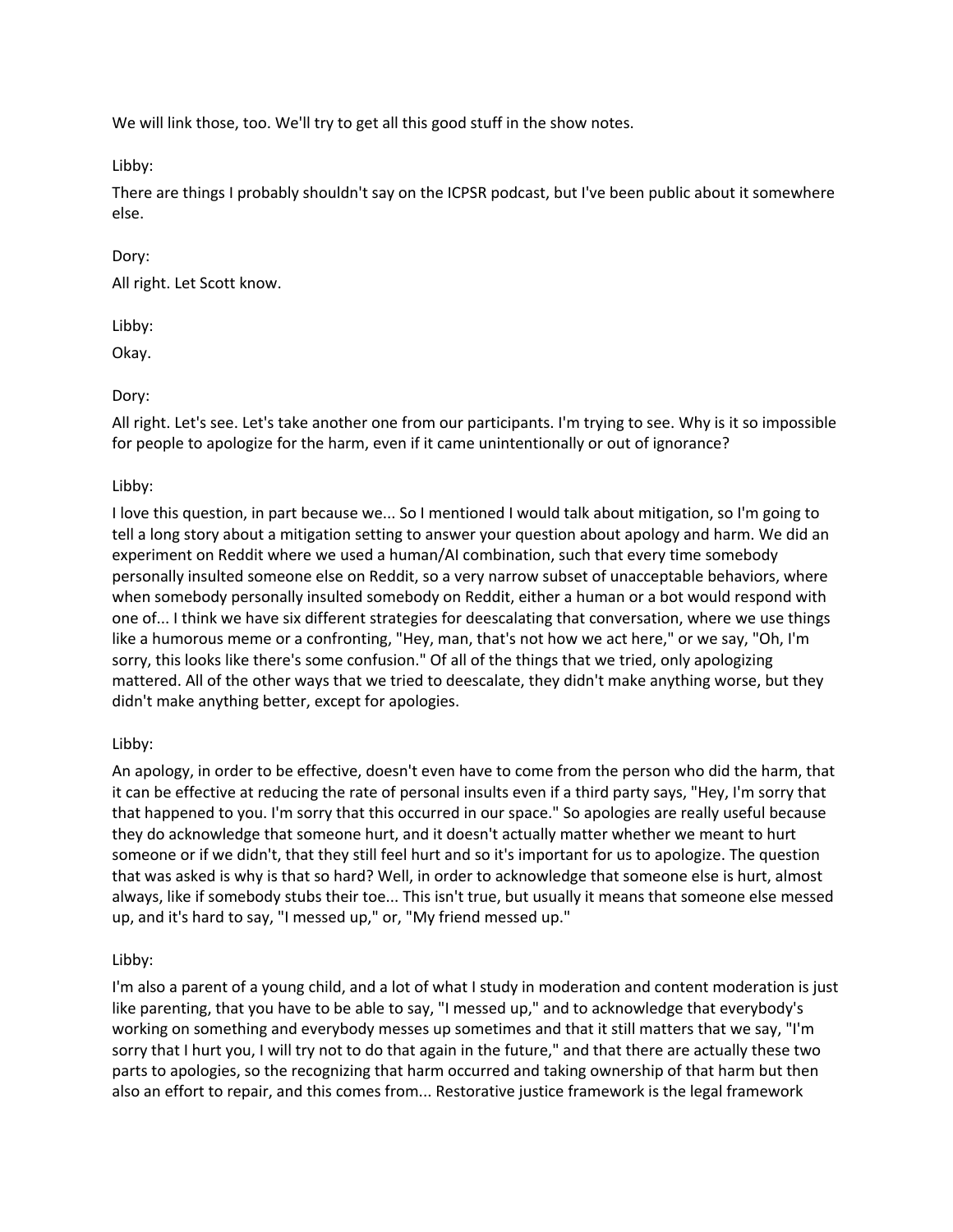around it, but I think it's also just from toddler training, that apologies require repair, not just acknowledgement. Both of those things are really hard to do because they threaten our social standing to say, "I messed up."

## Libby:

I think that we put a lot of pressure on each other that raises the stakes of an apology and that if we just get a little bit gentler to each other and acknowledge that everybody messes up sometimes, which is also hard to say... But there's even some research about how we are all the trolls on the Internet. If you catch us in a bad mood on the right topic, we will all be jerks, and so we have to acknowledge that sometimes people are jerks on purpose more often but everybody messes up. We socially have to be willing to both accept and enact apologies for that to get easier, but to recognize that it's hard to say, "I screwed up," is an important first step.

#### Anna:

I want to say, I am here for the podcast on Libby's life advice. I would also go to that. So a couple of things. One, we did get a question from someone about the Media Bias Chart that comes from Ad Fontes Media. I want to just give a quick shout-out to that because we actually had... Our last podcast episode was with the creator of Ad Fontes Media, and we got to talk about the-

Libby:

Oh, right on.

#### Anna:

Oh, it was fascinating. I wish you could've been there for the whole conversation. It was wild, just knowledge bombs dropping. So good. But there is an interesting connection to the conversation that we're having right now about how you're saying helping... You can do so much by even saying the apology, even if you didn't do the thing. Vanessa Otero was talking a lot about the way that we move people from non-evidence-based media towards evidence-based media and how that happens over time, and I wish we could do a mash-up of these two episodes because there are so many good nuggets here between those two for how we could move the needle on making that better for our world, talking about data doing good.

#### Anna:

So next question that's coming up... And I'm realizing that we're getting short on time. I wish this was a four-hour podcast, but sadly it is not. So a question that we have is do you feel like your work relies too much on the assumption of good faith from social media companies? I will address that that was a larger question that I have combined into a smaller question. But, again, do you feel like your work relies too much on the assumption of good faith from social media companies?

#### Libby:

I have not experienced good faith from social media companies, and I still get work done. So I don't think I'm relying on their good faith. In fact, I'm assuming that they will not act in what are the best interests of society and, instead, what we need to do... So when you look at how do I try to have public impact in the work that I'm doing, I do engage platforms. I'm happy to talk to them if they're willing to meet. But I talk to the press. I do podcasts like this. I work with advocacy organizations like the Center for Technology and Society because I don't trust platforms to do good things with the research that we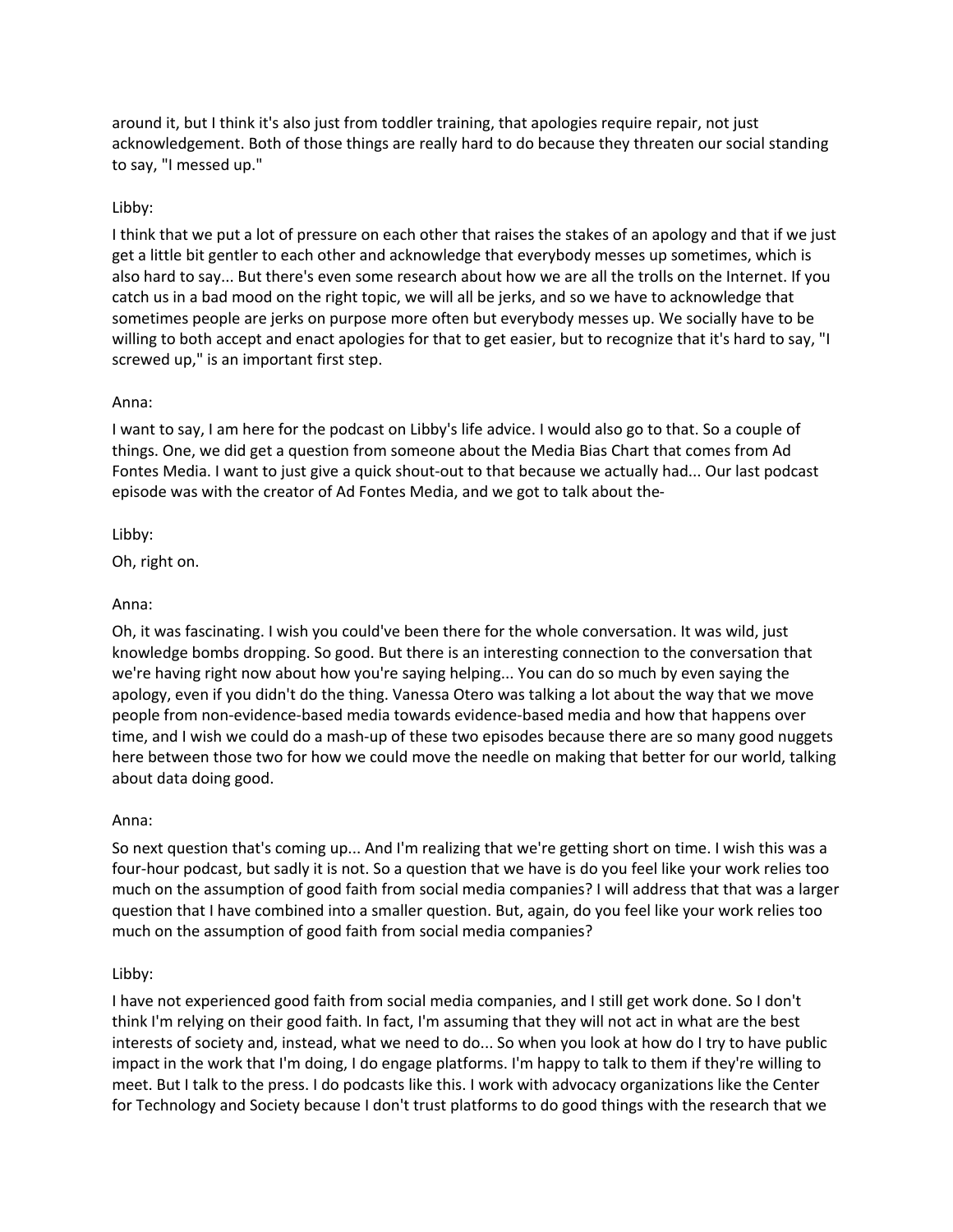do or that they do. As Dory mentioned, earlier this week, we saw Facebook knows a lot about what its impacts are and it doesn't act in society's best interest for them or even perhaps in the individual interest. So a lot of my time is spent getting around what platforms want and what platforms want to be able to do.

## Libby:

I think I don't expect them to behave well, in part because they're profit-driven companies. We've told them that profit and growth matter, so they're going to optimize for profit and growth. Until we change the stakes, why would they change their behaviors? So part of what we can do to change the stakes, if those are the levers I have to pull, the profit levers, then we can do things like educate the public to be less extractable on their platforms or we can raise a stink in the press. These are things that still work. If you want change in the world, you need to bring hearts and minds and the media, and so that's what you got to do. Then platforms will come along when they have no other choice, just like any other company, that they'll come along when they don't have another choice.

#### Dory:

A lot to think about. All right. I'm looking to see if any other questions come in through the Q&A. But I'll ask you while we're waiting, can you talk about one of the biggest challenges that you've faced in your work?

#### Libby:

Getting data in the first place is definitely the biggest challenge. Some of it is because there are technical limitations, like one of our questions was about the change in the academic researcher API that Twitter made last year. There didn't use to be a separate way for academics to get data from Twitter. We were bound by the same rules as individuals and companies. I mean, many of the ORs who are watching today are parts of academic organizations, and you know that we don't have millions of dollars around to just buy up some data for one study. So to put us in the same pot as a brand like, I don't know, Audi USA, they have a lot more money to spend on figuring out what social media has to say about them than an anti-racism researcher has to study anti-Blackness online. It wouldn't make sense to put us in the same pot. Of course, we weren't going to have data.

#### Libby:

So some of them are the rules, policy limitations. Some are technical, that the amount of data that we're talking about... Oh, I just pulled up... I have 95 gigabytes of data that are compressed that are the tweets from US and Indian politicians over the last three years maybe. So super compressed data, 95 gigabytes, that's more than ICPSR's whole collection used to be, so thinking about how much data that is and how you move it around, and that's just one project. I had a conversation with a potential depositer a couple of weeks ago who had 20 petabytes of data. The physical storage requirements for 20 petabytes is more than our server room. You can't hold this much data. And the cheapest... I'm pulling up a chart in my notes because I just had this conversation. Moving a petabyte of data from place to place in the cloud, the cheapest one I can find. Does anybody whose audio is on want to guess how much it costs to move a petabyte from place to place, so if I wanted to move a petabyte from ICPSR to a user, what that might cost?

Anna:

\$600.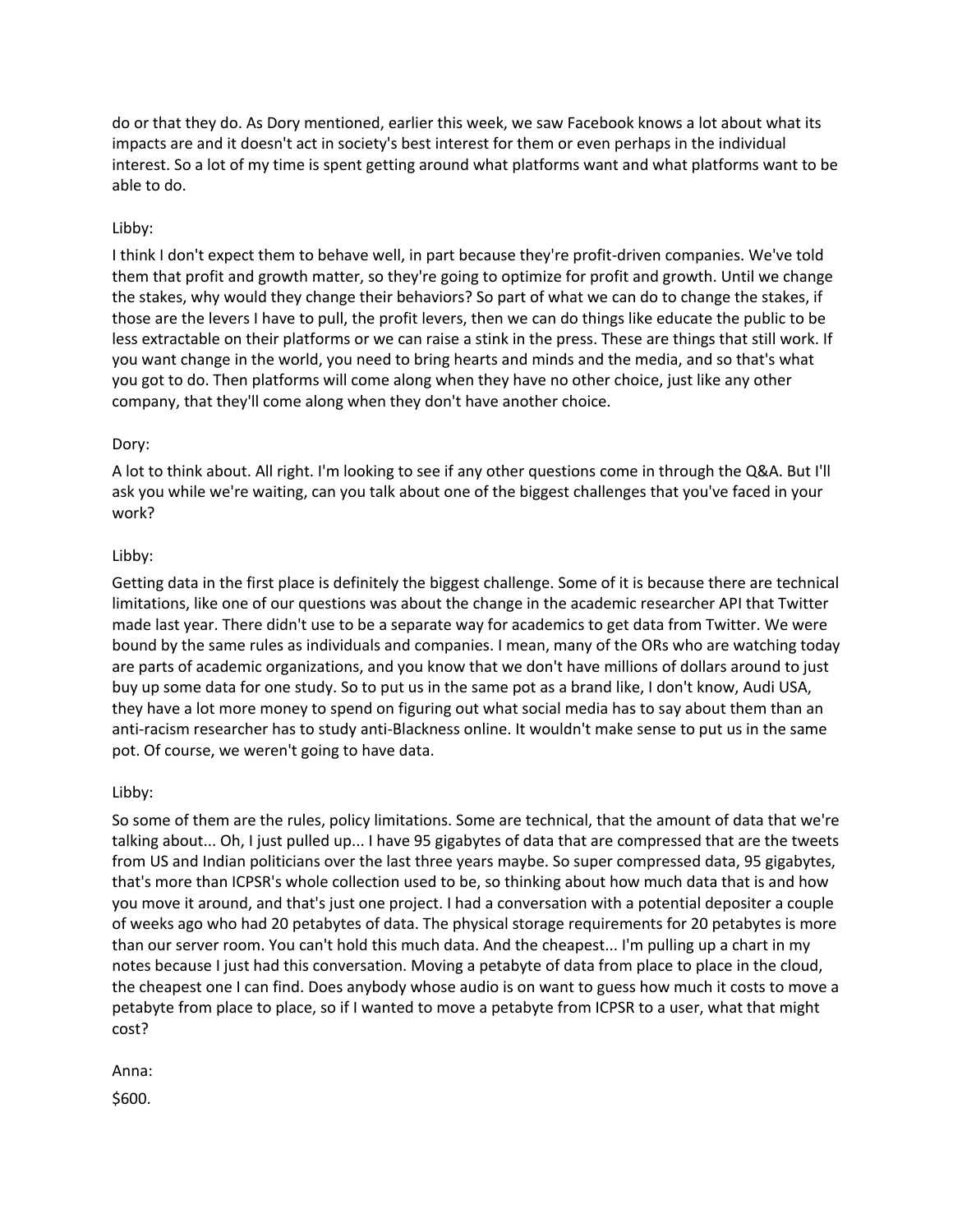Libby:

Anybody else?

Dory: Someone says 10K in the chat.

Libby:

Somebody says 10K. Somebody says 600 bucks. The cheapest I can find is \$52,500.

Dory:

OMG.

Libby:

So a petabyte... And this is going from Amazon Web Services' Glacier archive, which is a petabyte object. Moving it from place to place, Amazon will charge you \$52,000 to do that, which is... Yeah. Right? It's a lot of money. Yeah.

## Anna:

It's a lot of money. For anybody who's listening, you are hearing the speechlessness and you're not getting to see the wide, open, gaping mouth visuals that are just... It's wild to us, and we work with data, so this is an incredible amount of money that we're talking about, just for the ability to get access to one piece of the puzzle.

#### Libby:

Yep. And so if you're wondering, ORs, where is the social media archive or SOMAR, there it is. We're still trying. And the storage for a terabyte a month is about a dollar, so I'm paying \$95 a month of my own money to pay to store some data before we deposit it. But when you're thinking about we need to have two or three copies of data, you're up to three bucks per terabyte. The scale is just outrageous. It requires a completely different funding and storage and infrastructure than the data that we as social scientists are used to and that ICPSR is really good at. We're learning how to do that, and I'm impressed with how much we've learned as an organization and what we're able to change. But, yeah, massive scale data is coming for social science, and it's going to be expensive.

#### Anna:

So for everybody listening, ICPSR is working on this. We are working on... You heard the reference to SOMAR. This is going to be our social media archive. It's coming, but it's tough. So we're working on it, and hopefully by the time posterity listens to this, there will be an answer to that question. Thinking about time, I do have one last question that I wanted to ask. What is it that you wish people would ask you?

# Libby:

Oh. I get this every time somebody does a live interview with me, and I feel like I always fumble it. What do I wish that people would ask? I mean, I think I would ask, can individuals ever do anything or are these problems too big? I think the answer is that there is no problem that is too big for us to solve together. We talked about apologies earlier, that that's something that we can do. We can say, "I'm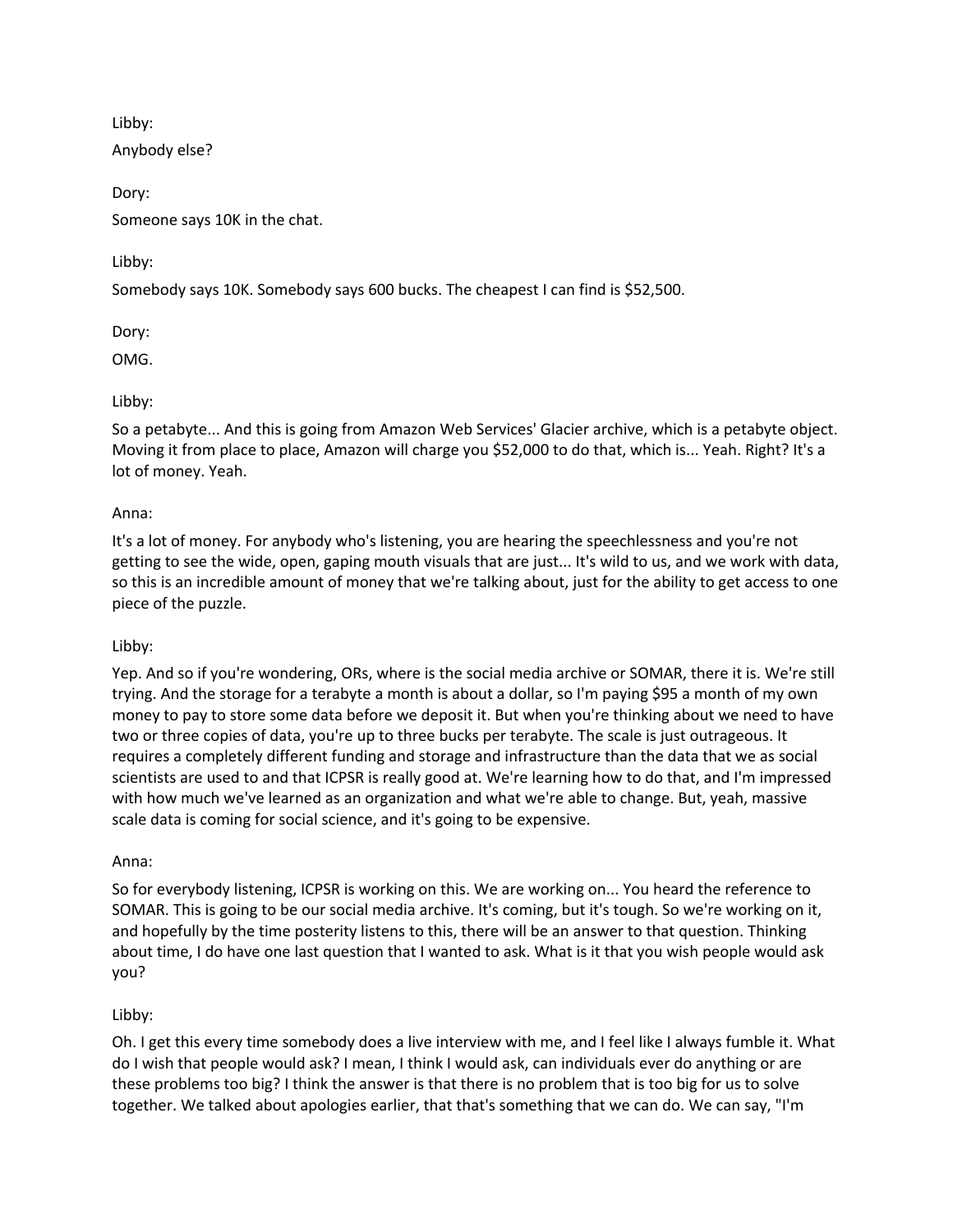sorry someone else hurt you." We can say, "I'm sorry this space isn't what you need it to be yet." We can be more thoughtful in the way that we engage. But even those individual behaviors, if they're still just from individual to individual, aren't going to matter.

# Libby:

We're going to have to do things together. We're going to have to put pressure on platforms together. We're going to have to put pressure on bad actors together. We're going to have to hold each other accountable, even when we're in bad moods and even when somebody says something that sets us off, and that when we're able to do that, whether online or off, then social media will have the chance to be the inclusive and representative and important place for social connection that I still believe it can be.

Anna:

Yes, Libby! Shout it from the rooftops!

## Libby:

There was a question about if there's any data as part of a future congressional effort, so I put a link to the legislation currently sitting at the US Senate Committee on Commerce, Science, and Transportation. That's where you can find out what is Congress doing about this. There's a sister committee in the House that has a lot less legislation but is holding similar hearings. So if you want to know what is Congress going to do about data and social media companies, those are the committees to watch.

# Dory:

All right. So I think we might be down to our last two questions. I'll take one of them. This is a question that everyone can answer, but first you, Libby, is what is your favorite brunch?

Libby:

My favorite brunch?

Dory:

Yes.

Libby: Like the event or the food or-

Dory:

The food. The food that you eat.

Libby:

You heard me say I have a small child, right? I haven't had brunch in 10 years. Well, what would be appropriate for me to answer? It's been so long since I've had... The essential tension in brunch is sweet or savory, and I'm having that problem right now. I'm going to go savory. I'm going to go chicken and waffles with gravy because it's morning.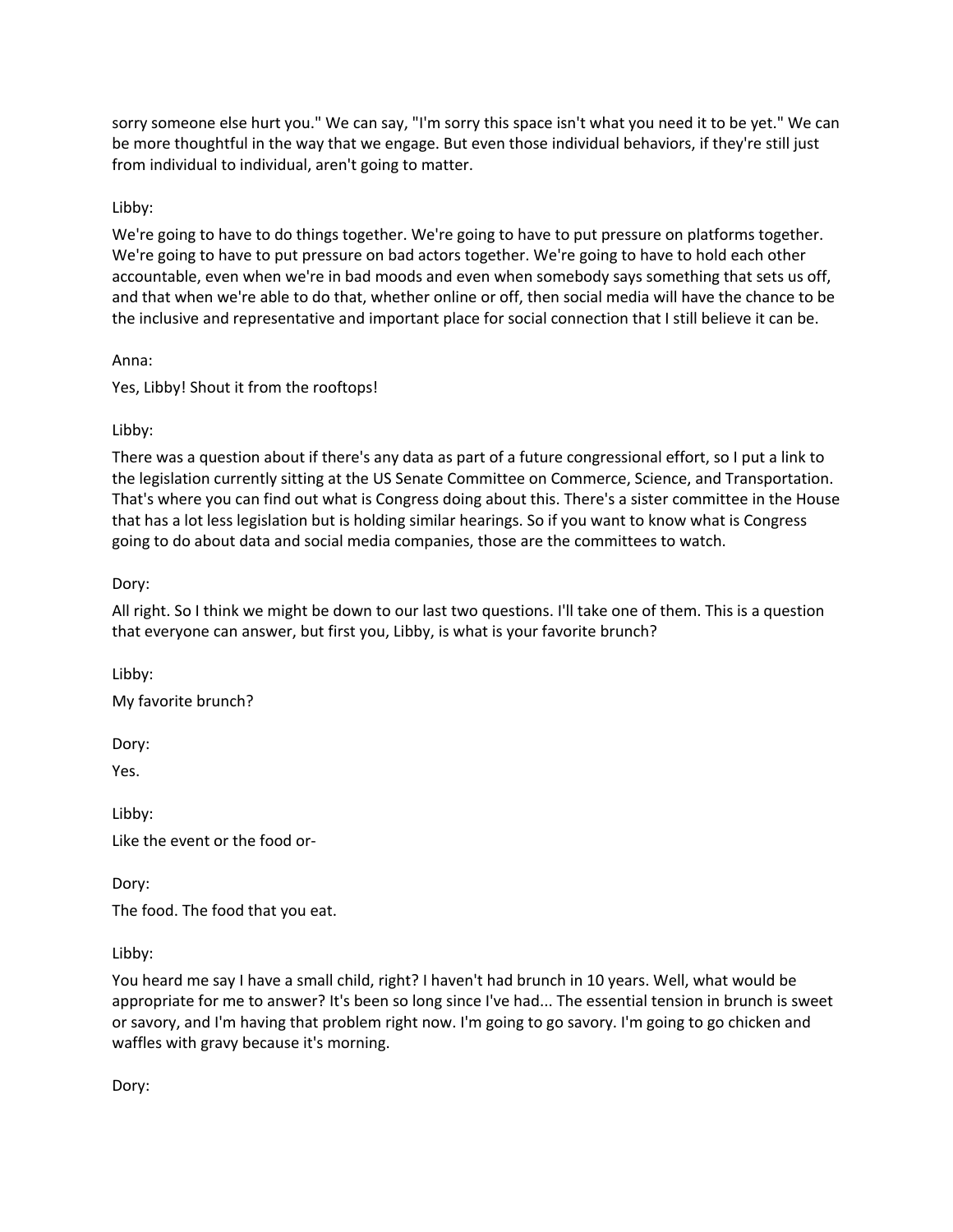I was just thinking chicken and waffles because you're right. You get sweet and savory at the same time and dessert and breakfast.

Libby:

You do. Yep. Yep. Without having to eat sausage. I'm not that into sausage. But I'll take a chicken and waffle, for sure, but it has to have gravy because gravy is a food group.

Dory:

Someone says, "Is there an inappropriate brunch?"

Anna:

I don't know that there is. That's one of the great things about brunch, right? It's like just feed your body when it's ready to be fed.

Libby:

Yeah.

Dory:

I'm hearing hash browns and hot sauce, depends on how many mimosas are involved, scrapple. Now, okay, I'm going to need to know what-

Libby:

What is scrapple?

Dory:

A Monte Cristo.

Libby:

Oh, a Monte Cristo. There's actually a restaurant in Ann Arbor that has a really legit Monte Cristo. Yeah, that's a good one.

Dory: Someone tell me about scrapple, please.

Anna:

Oh, it's Philly food. I like it.

Libby:

What is it, a day-old cheese steak?

Anna:

I like us guessing what scrapple is.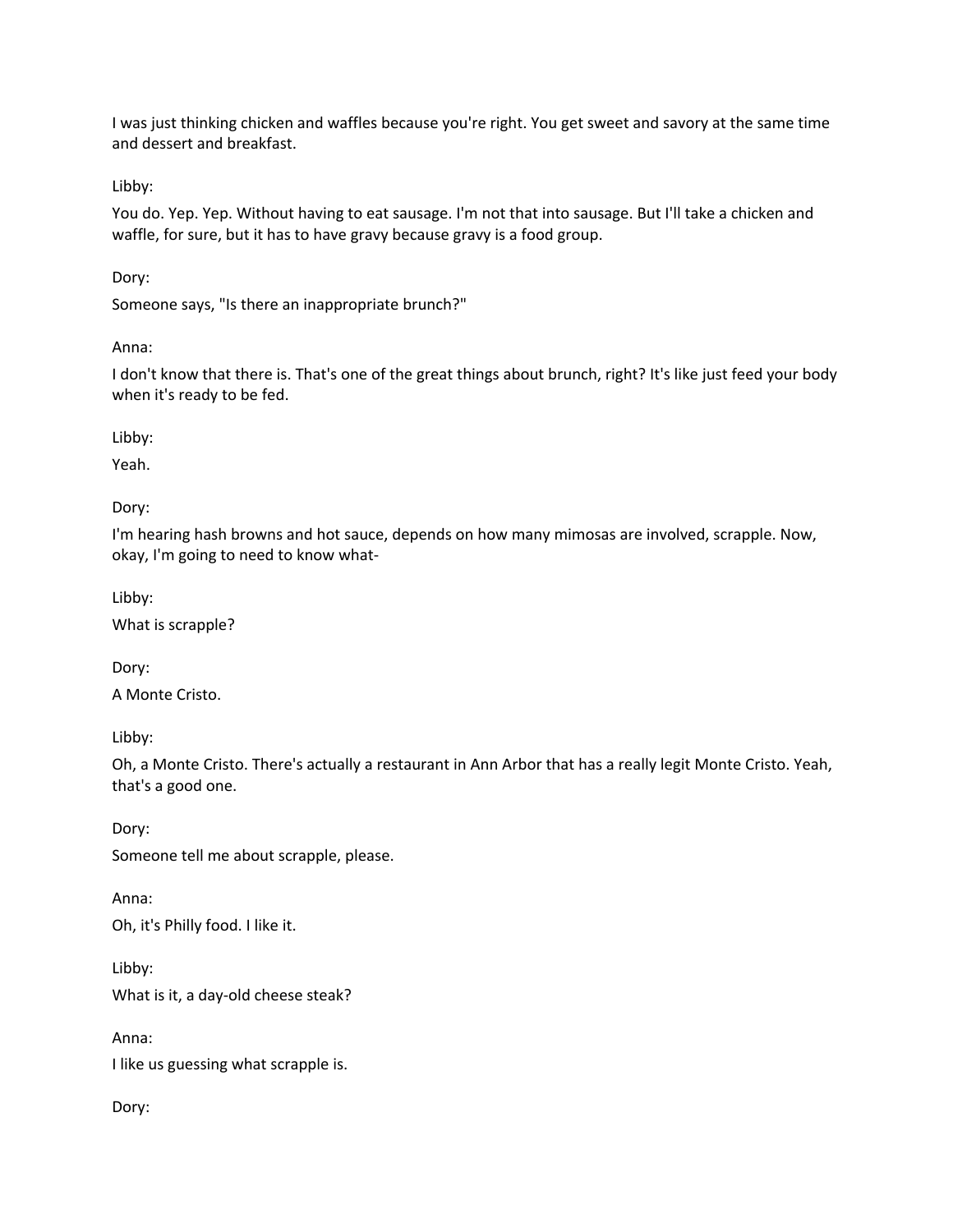Uh-oh. Someone-

Libby:

[crosstalk 00:44:39]-

Anna:

All right. So narrating for the folks who are listening, scrapple is also known by the Pennsylvania Dutch name, Pannhaas. It is pork scraps and trimmings combined with cornmeal and buckwheat flour and spices.

Libby: Is it like a hash then, or is it like a patty?

Anna:

This person says it's weird ground mystery meat fried, which sounds amazing.

Dory:

Right. Doesn't it?

Anna:

And for everybody who's listening, a big part of this is... So when we created Data Brunch, part of why we do this is because there are so many incredible people doing incredible things with data, and we just wish that we had time to sit down with you on Sunday morning and have a mimosa. I don't know if that's allowed to say, but that's what we were saying. How do we have these conversations where it's just a conversation between folks talking about things that we care about and things that are important? So thank you for joining Data Brunch. Thank you for being part of this and for sharing your expertise. If people were interested in learning more about your work or contacting you, where would be a good place for them to go to find out more?

Libby:

Sure. So libbyh, L-I-B-B-Y-H, on Twitter and dotcom and at UMich.

Dory:

Thank you, Libby.

Libby:

Thanks for having me. This was fun. And thanks everybody for coming to the Biennial Meeting. You're the highlight of our year.

#### Dory:

That's right. Thanks, everybody. Thank you for the awesome questions. This was a multi-sensory experience, I have to say.

Anna: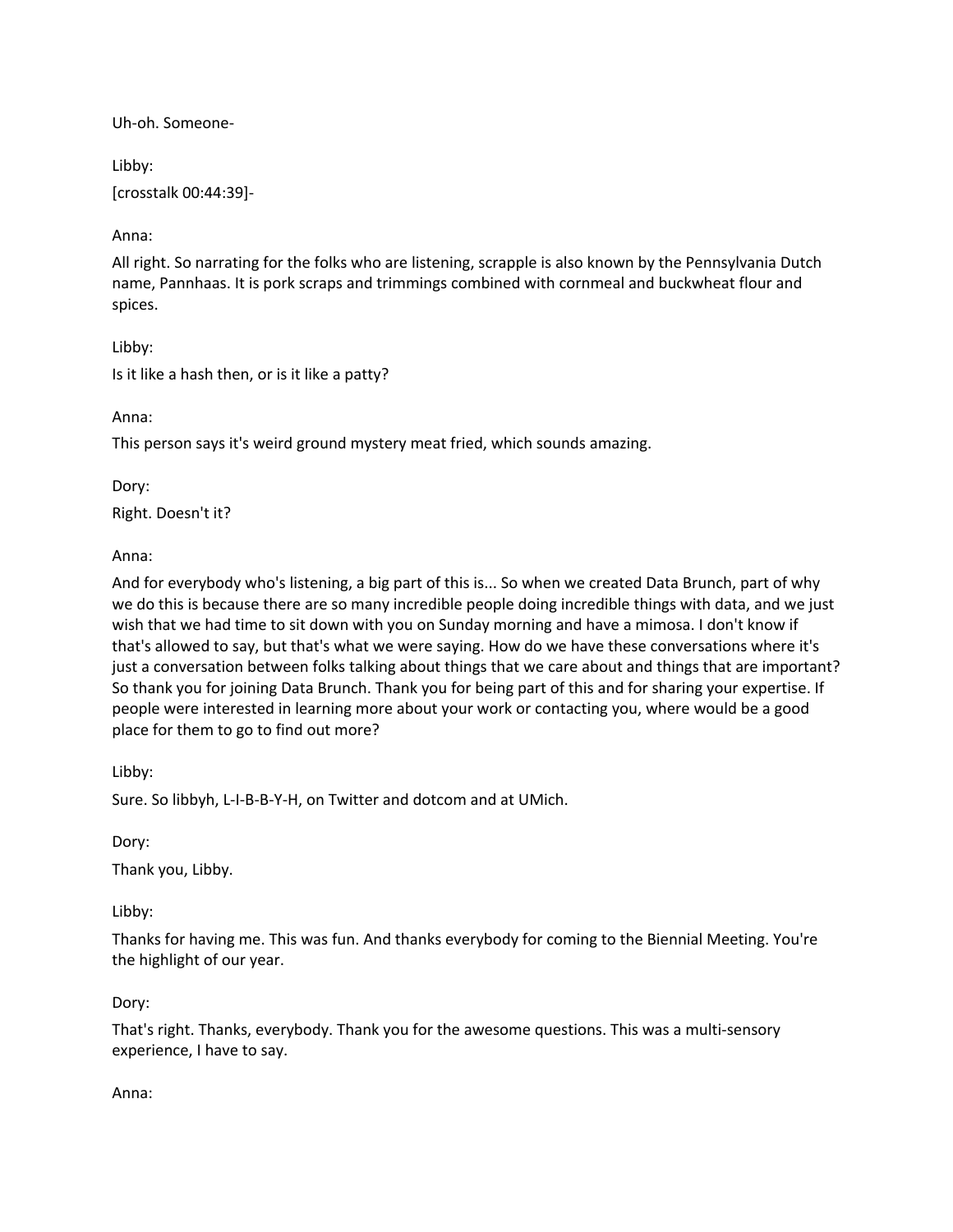It was.

Dory:

It's awesome.

Anna:

All right. Well, that is the end of our episode. Thank you so much to everyone for being with us live and also for everybody who is listening to us.

Dory:

Oh-

Anna:

And if-

Dory:

Oh, sorry, Anna. This is one of those things where... Yeah. Go ahead.

Anna:

This is a live moment in a live episode. So if you aren't already, please do subscribe on Apple Podcasts or wherever you get your podcasts, and tell us what you'd like to hear. We'd love to hear from you. We have a feedback form on our website. Anyone who's live, message us in now, and do share your thoughts on social media using #DataBrunch. We love to get to see stuff pop up there. As always, thank you to the over 700 members of ICPSR. This podcast and the Biennial Meeting would not be possible without our ICPSR members. A shout-out to some of the representatives who are here live. ICPSR representatives make the world go round, and we appreciate you so much. You can get in touch with us by visiting our website, which is icpsr.umich.edu. You can email us at icpsr-podcast@umich.edu. And I want to give a special thank you to Scott, our producer, who makes us sound less blooper-y than we really are in real life.

Dory:

Thank you so much, Scott. For everyone here live and for those listening at home or in your car or however you podcast, we'll be giving away some ICPSR swag to someone out there. Take a picture and tag us on social media using #DataBrunch, or send us an email at icpsr-podcast@umich.edu, and we can't wait to see it.

Anna:

I'm Anna.

Dory: And I'm Dory, and thanks for joining us at ICPSR's Data Brunch.

Anna:

Woo-hoo!